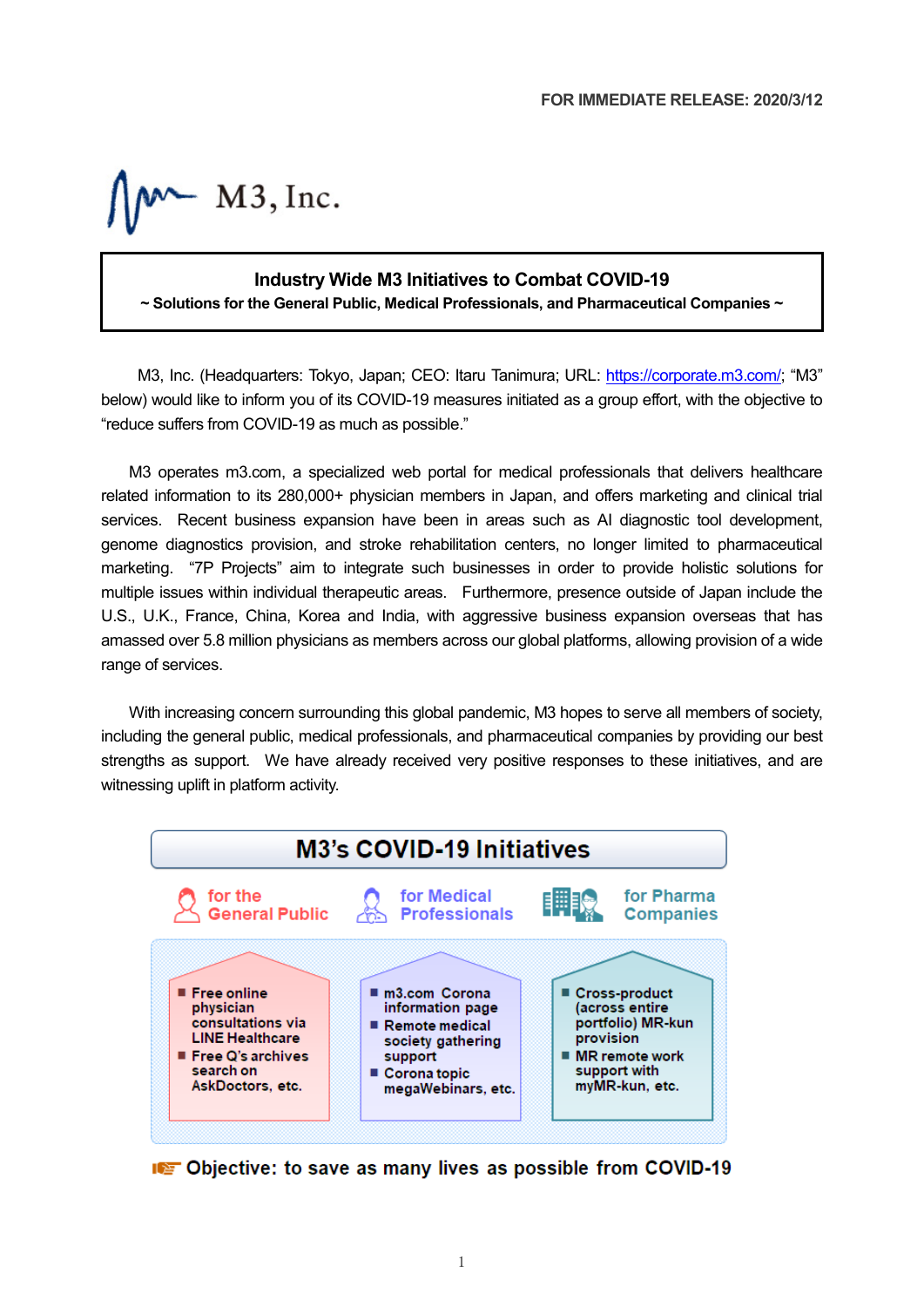

## **< Needs >**

- Access to professional consult during times requiring restricted outings
- Reduction of in-person contact in general, especially for/with those at high risk
- 24/7 availability of such consult during emergencies, even when hospitals are closed

# **< M3 Solutions >**

-

- **FREE Online Physician Consulting for MHLW's Official COVID-19 LINE Account** (Mar 2020~)
	- Providing free online physician consulting services linked to Ministry of Health, Labour and Welfare's official LINE account designed to deliver the information regarding COVID-19 to the general public
- *FREE* **LINE Healthcare (**β**) Online Physician Consulting** (Dec 2019~)
	- Providing free online consulting for the general public via LINE Healthcare official account
	- Adopted as a key support service for METI's COVID-19 Health Consultation Hotline
	- "Friends" have topped 4 million, with the number of consultations increasing 40x vs. Jan in Feb
- *FREE* **Online Archive Search and Physician Consulting via AskDoctors** (Feb 2020~)
	- Providing free physician consultations and free archive searches for all COVID-19 inquiries
	- Over 13,000 archive views, with 90.8% satisfaction from users (rating of 7 or above out of 10)

| $\times$<br>COVID-19                                                                                                                                                                                                       | <b>AskDoctors</b><br>$\equiv$<br>ログイン                                                                                                   |
|----------------------------------------------------------------------------------------------------------------------------------------------------------------------------------------------------------------------------|-----------------------------------------------------------------------------------------------------------------------------------------|
| <b>Questions regarding COVID-19</b><br>• What are the measures to<br>avoid infection?<br>• I have a fever and<br>coughcould it be COVID-19?<br>• Should I visit a hospital right<br>away?<br>•  Consult with a doctor now! | ○病名、症状、体の部位名、お薬名から探す<br>アスクドクターズでは、<br>病院に行かずに医師に相談したり、<br>医師の回答を見ることができます。<br>新型肺炎の対策と新型肺炎の終息につ<br>いて<br>解決済み<br>2 30代/女性 - 2020/02/01 |
| <b>Recommended Doctors</b>                                                                                                                                                                                                 | 新型肺炎の対策についてご相談です。<br>外出時はマスク着用、アルコールウエットティッ<br>シュ持参、帰宅後は手洗い・うがい・アルコール<br>消毒でよいですか?                                                      |
| Dr. Tada<br>Dr. Shiina                                                                                                                                                                                                     | テレビの影響でマスクが品薄状態ですが、新型肺<br>炎の終息がいつ頃になるのか分からないため不安<br>で仕方ありません。<br>2 投稿者 さん                                                               |
| <b>Respiratory Medicine</b><br><b>Internal Medicine</b><br>$0$ yen / 30 min<br>$0$ yen $/30$ min<br><b>Consult Now</b><br><b>Consult Now</b>                                                                               | 医師<br>類似<br>関連<br>ワード<br>回答<br>O&A<br>4名の医師が回答しています                                                                                     |
| <b>Available Doctors: 41</b><br><b>Consult</b><br>Dr. Tanaka                                                                                                                                                               | A先生<br>放射線科<br>対策としては十分だと思いますよ。                                                                                                         |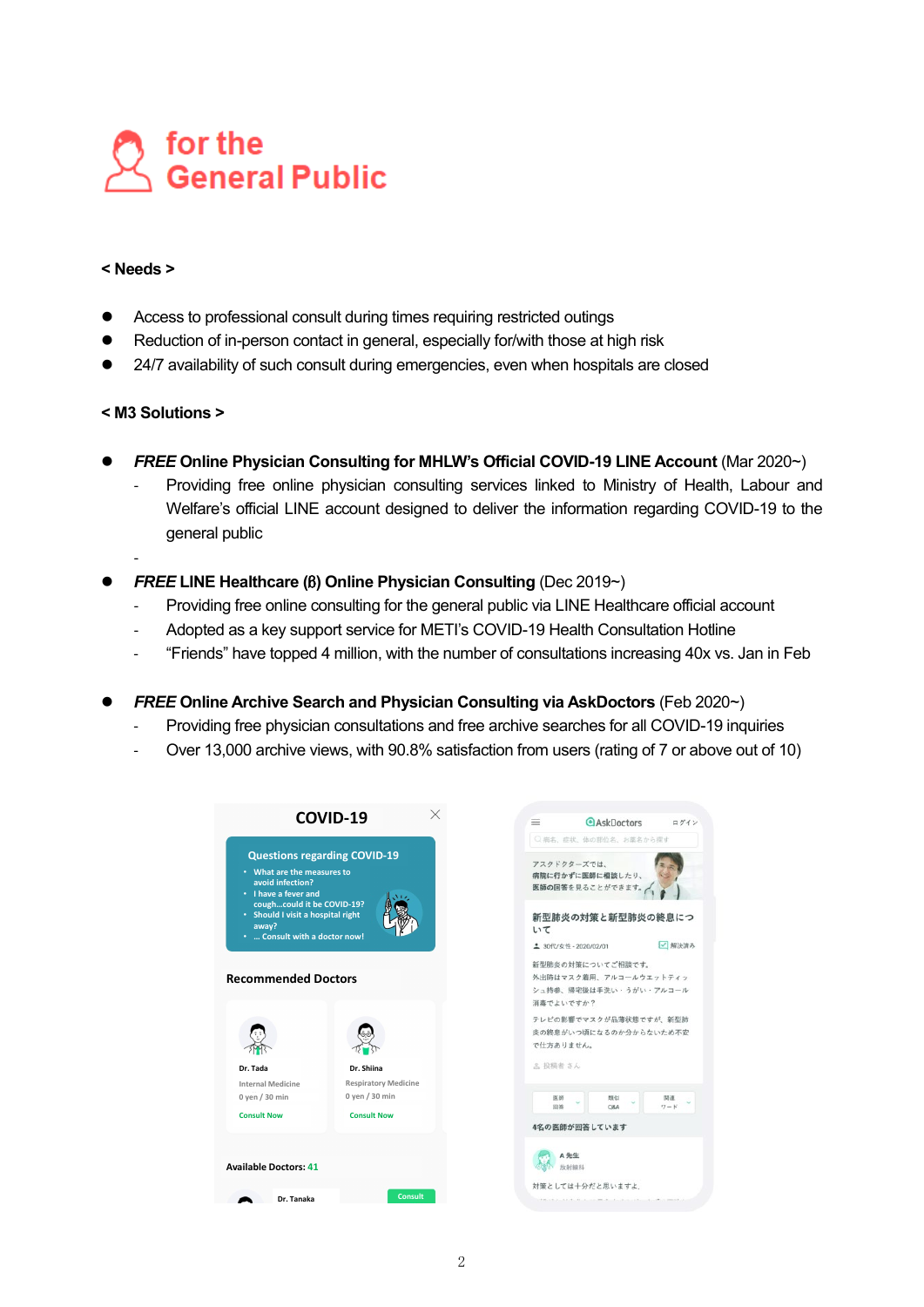

#### **< Needs >**

- Accurate and timely provision of the latest information surrounding COVID-19, including direct from source regional news
- Information exchange between physicians, and dissemination of KOL insights

#### **< M3 Solutions >**

- **Dedicated COVID-19 Page within m3.com** (Feb 2020~)
	- Domestic and global publications and press releases, congress and KOL interviews
	- Physician "vigilance level" tracking via survey
	- News direct from China via our Chinese physician platform, medlive.cn
	- Average over 10,000 PVs per day

# **Live COVID-19 webinars in planning**